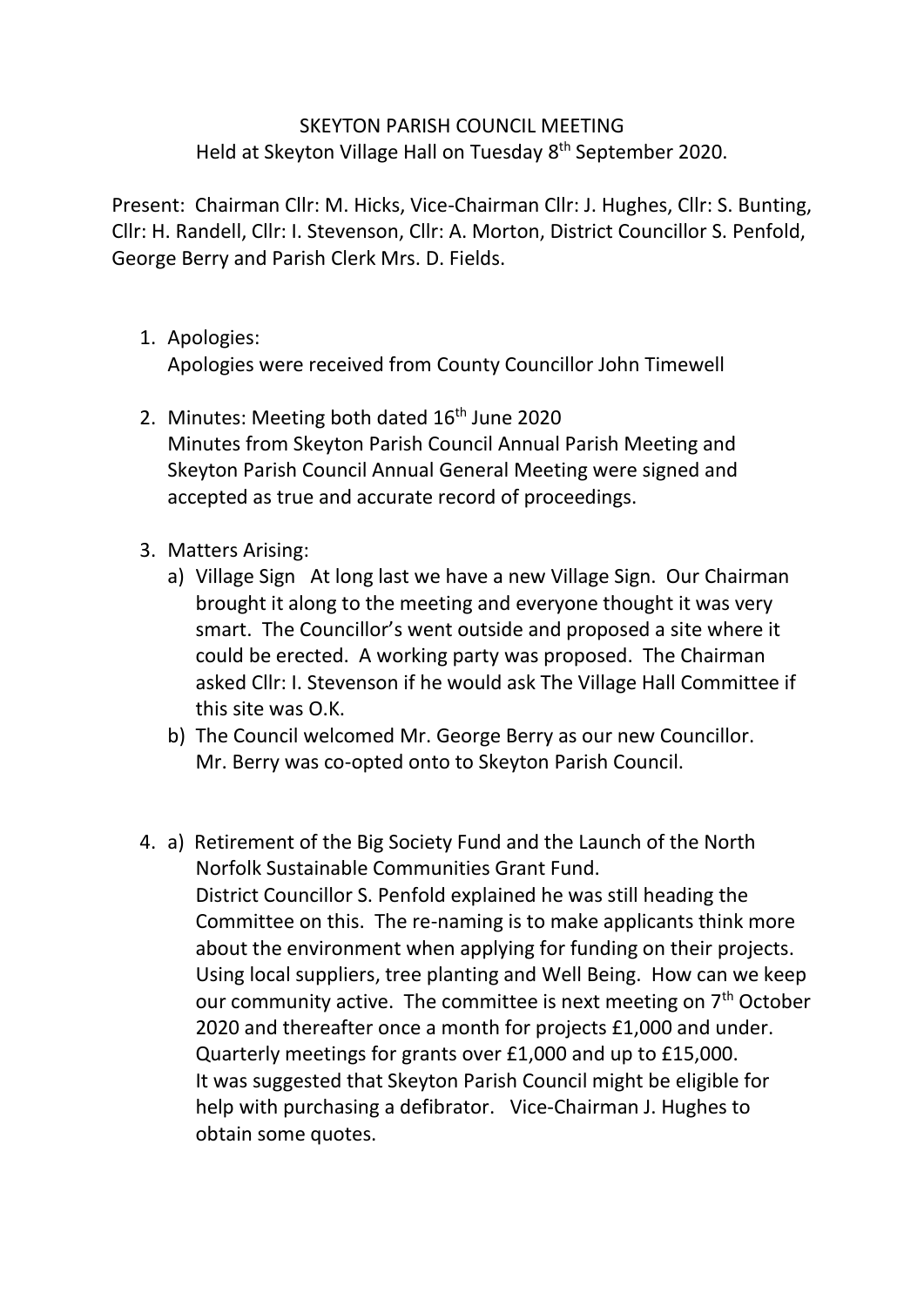- b) A letter has been received re: Parish Partnership. The scheme will again be repeated with Parish/Town Councils in 2021/22. Most Schemes apply to Highways improvements.
- c) Update on The Local Electricity Bill's Reintroduction. The Council agreed not to do anything regarding the above.
- d) Climate Change Project. The Chairman explained "that we all do our bit", which makes more of an impact. The Well-Being Initiative of NALC hopes that all Town and Parish Councils in Norfolk will persuade many of their residents to "Get Informed Know Your Impact".
- e) Fact Sheets on Adult and Children's Wellbeing, to be put on the Skeyton Web Site.
- f) Norfolk Citizens Advice Centre at Holt. Holt office are offering limited services on Tuesday and Friday, Interview rooms are small and impossible to set up safely for face to face appointments, but they are trying ways to work around this; using rooms in the Community Centre next door to them and/or setting up a video call between 2 rooms. This information is also going on the Web Site. Poster also on Notice Board.
- g) E-mail received regarding Norfolk Assistance Scheme and Development Worker role.is to signpost vulnerable adults to activities, services, learning and volunteering opportunities. This also is going on the Web Site.
- h) Up-date on Norwich Western Link Local Access Consultation Reminder. Sunday 20<sup>th</sup> September 2020 is the last date when you can give them your thoughts on their proposals. This is also going on the Web Site.
- 5. Planning.
	- a) After the Clerk approached the Planning Department at NNDC it was agreed that more information should be given to the Planning Department re: Glamping sites as this still appears to be somewhat of a grey area.
- 6. Finance
	- a) Bank Statement (after paying for the sign) stands at £1,409. 23
	- b) Bottle Bank. Money received from NCC was £94. 16. Still being used well. Thank-you to all.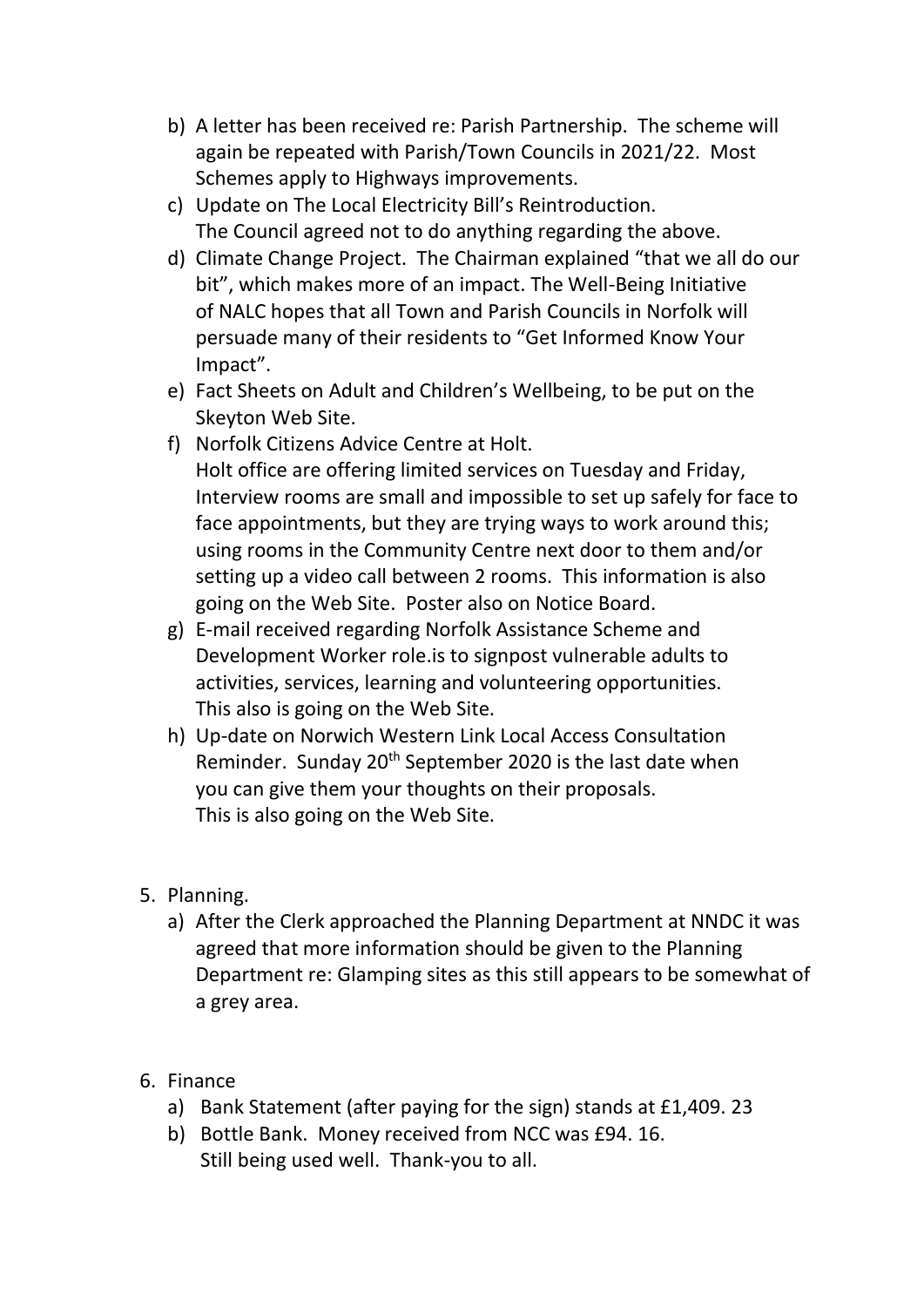- c) Cheque sent to Steel-Fx last payment for the sign.
- d) Clerk's Wages and Tax paid.

## 7. Highways.

An e-mail has been received regarding a Highway Inspection on 28<sup>th</sup> September 2020.

It was reported that certain gulley's in the village need cleaning out. Gulley's on New Road, Common Road at Skeyton Corner. Ten houses at flood risk, as drains have not been cleared out in School Road.

Also, opposite "The Lodge" there is another drain that needs cleaning out.

Clerk to contact Justin Le-May re: the on going problem with the road that runs directly North from Black Horse road to Aylsham Road, Norwich/Felmingham Road.

As County Councillor John Timewell is absent from work at the moment District Councillor Saul Penfold offered his services of help if we needed it. The Council thanked him.

## 8. Any other business

It was reported that branches from an oak tree were obstructing higher vehicles, the Parish Clerk would contact the owner.

District Councillor Saul Penfold reported that infection of Covid 19 was low in North Norfolk. The coastal areas of Norfolk have been extremely busy, extra bin collections in Weybourne and Bacton. Coastal paths have been heavily populated and people need to be reminded about social distancing. New Car Park has been built at Bacton.

Leisure facilities opened. North Walsham supermarkets donating food to needy people.

Regarding the new Village Sign it was proposed to have a plaque made up and an unveiling sometime in 2021 with a local speaker.

An e-mail was received from County Councillor John Timewell:- County is still in on-line meeting mode and may be for some time it seems. Advice to Councillors still is not to attend PC meetings, though I have been attending as and when I can.